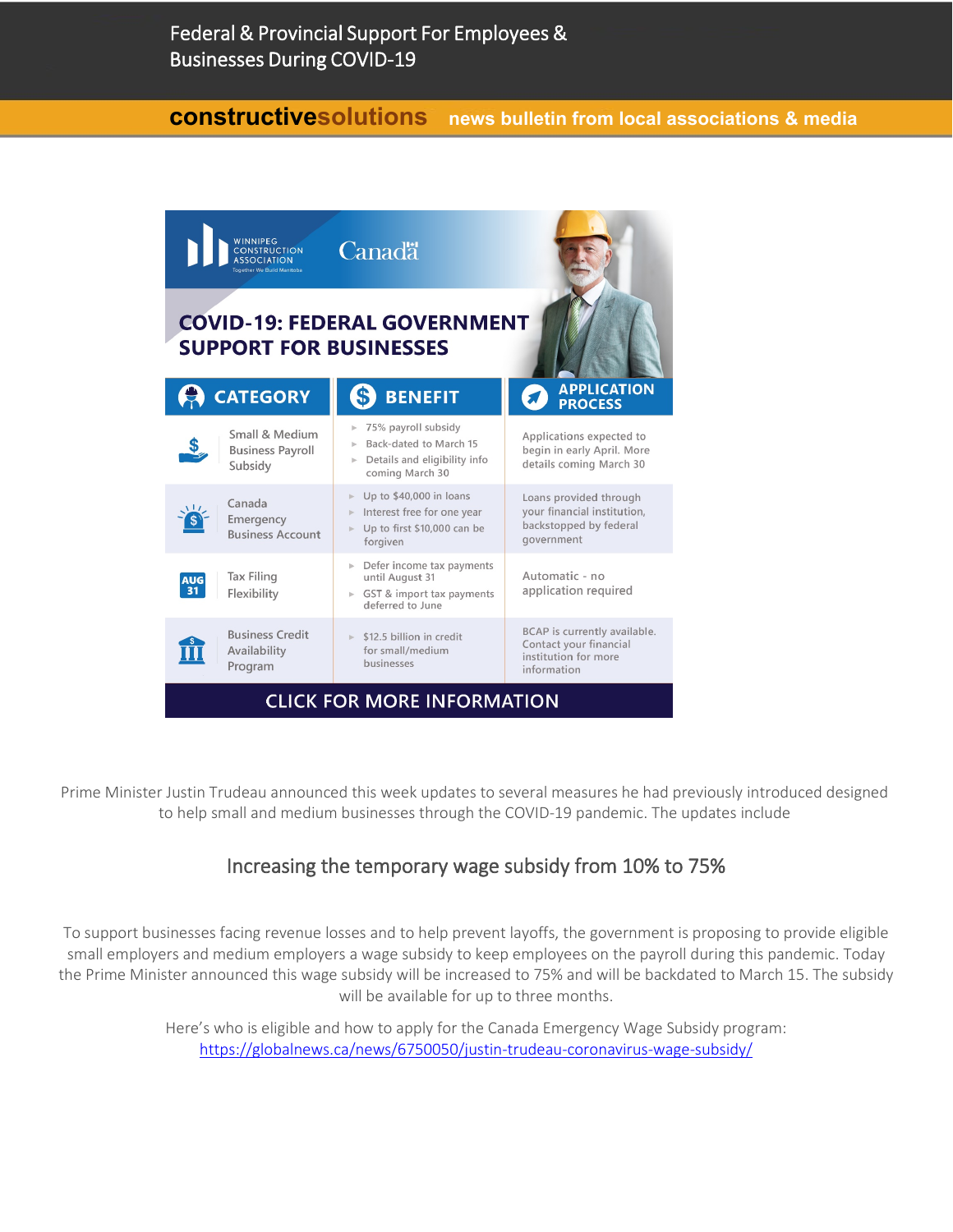# Canada Emergency Business Account

Small & medium businesses will be eligible for loans of up to \$40,000 which will be interest-free for one year, and with up to the first \$10,000 being forgivable.

To qualify, organizations will need to demonstrate they paid between \$50,000 to \$1 million in total payroll in 2019. Repaying the balance of the loan on or before December 31, 2022 will result in loan forgiveness of 25 percent (up to \$10,000).

The loans will be provided by financial institutions and backstopped by the government.

# Business Credit Availability Program

The Business Credit Availability Program (BCAP) will allow the Business Development Bank of Canada (BDC) and Export Development Canada (EDC) to provide \$12.5 billion of additional support, largely targeted to small and medium-sized businesses. This will be an effective tool for helping viable Canadian businesses remain resilient during these very uncertain times. BDC and EDC are cooperating with private sector lenders to coordinate on credit solutions for individual businesses, including in sectors such as oil and gas, air transportation and tourism.

Businesses interested in accessing the BCAP should first contact their financial institution, which will contact BDC and/or EDC where appropriate.

[All this information and more can be found here.](https://www.togetherwebuild.ca/gvmt-programs) We'll update that page as more details become available.

## CCA Releases Standardized Protocols For Canadian Construction Sites

While we have already published the [Construction Safety Association of Manitoba's Best Practices](https://www.constructionsafety.ca/covid-19-prevention-best-practices-for-construction-sites/) for construction sites during the COVID-19 pandemic, the Canadian Construction Association has just released its own set of guidelines. You can find the document, titled [COVID-19 - Standardized Protocols for All Canadian Construction Sites, here.](https://mcusercontent.com/d4a3ed65a1/files/a24db7c1-5863-4e76-93aa-030d810e7982/CCA_COVID_19_Standardized_Protocols_for_All_Canadian_Construction_Sites_03_26_20.pdf)

#### WCB Premium Deferrals

The Workers Compensation Board is providing relief measures for employers to help reduce financial burdens during the COVID-19 pandemic. The measures include:

- Allowing companies to defer premium payments until the end of May
- Waiving late payment penalties until further notice
- Extending the payroll reporting deadline until the end of May
- Ensuring that coverage remains active for accounts that choose to defer payments until the end of May

For more information and details, [please see this document](https://winnipegconstruction.ca/files/Payment%20relief%20for%20emplyrs_FINAL.pdf) from WCB.